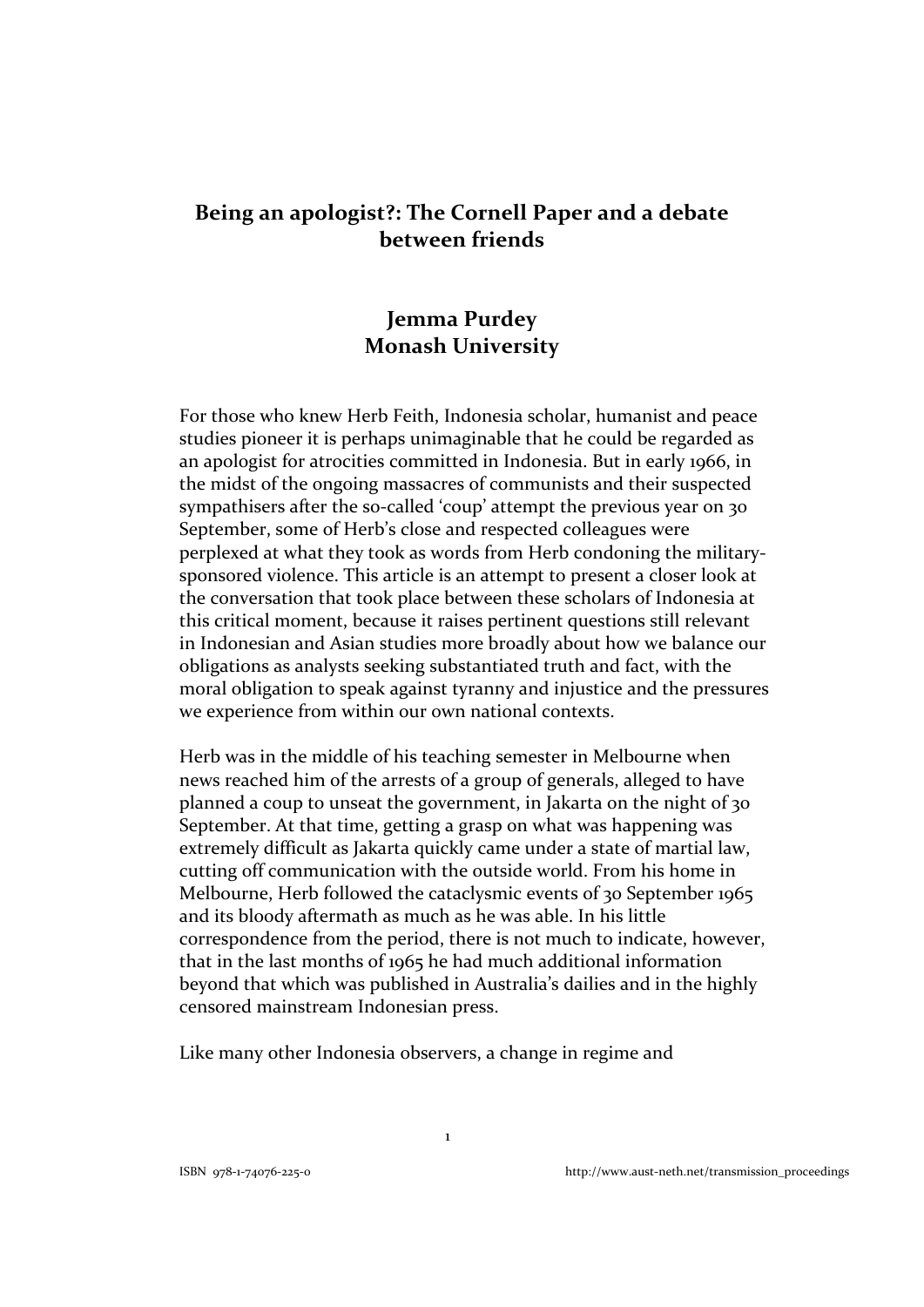the end of Sukarno's Presidency was imminent was not unforseen. Moreover, whilst the manner in which this power struggle leading to the 'coup attempt' on 30 September was played out, may have surprised him, the fact that it took place did not. Nor was he surprised by the fact that its aftermath proved to be bloody. Like other commentators at the time, Herb expected that the increasingly tense stand‐off between the three pillars of power in Indonesian politics that has lasted throughout 1965 would spill over into a confrontation. In an article published the previous year, Herb had predicted that the Indonesian Communist Party (PKI) could succeed in gaining power, though things would be difficult after Sukarno goes, and "that the army will then emerge as the dominant political force and that it will treat the PKI as an enemy".<sup>[1](#page-1-0)</sup>

The reality, though, of just how little he did know of the details of what happened in these first weeks of October is clear from his only published commentary on the coup. On 10 October Herb was interviewed on ABC radio<sup>[2](#page-1-1)</sup> where he was non-committal about where to place responsibility for the attempted coup, but predicted a long drawn out period of violence between the government and the Communists.

News reporting on the coup in Australian news media was extremely limited. In his survey of Melbourne newspapers during this period, Richard Tanter demonstrates that there was very little mention of the events in Indonesia and almost no mention of the killings.<sup>[3](#page-1-2)</sup> The general sentiment within Australia at the time accepted the elimination of both Sukarno, whom they saw as a trouble‐making despot, and feared communists.

By late October, however, news began to trickle through of mass arrests in Indonesia as the clampdown on PKI members and supporters took hold. At Herb's alma mater, Cornell's Modern

<span id="page-1-0"></span><sup>&</sup>lt;sup>1</sup> Herb Feith, 'President Soekarno, The Army and the Communists: The Triangle Changes Shape', *Asian Survey*, Vol. 4, No. 8 (Aug., 1964), 969‐980. <sup>2</sup> ABC radio, 10 October, 1965; 19 October 1965, *Lot's Wife.*

<span id="page-1-1"></span>

<span id="page-1-2"></span><sup>3</sup> Richard Tanter, 'Witness denied: Australian media responses to the Indonesian killings of 1965‐66', *Inside Indonesia*, no. 71, (July‐September) 2002.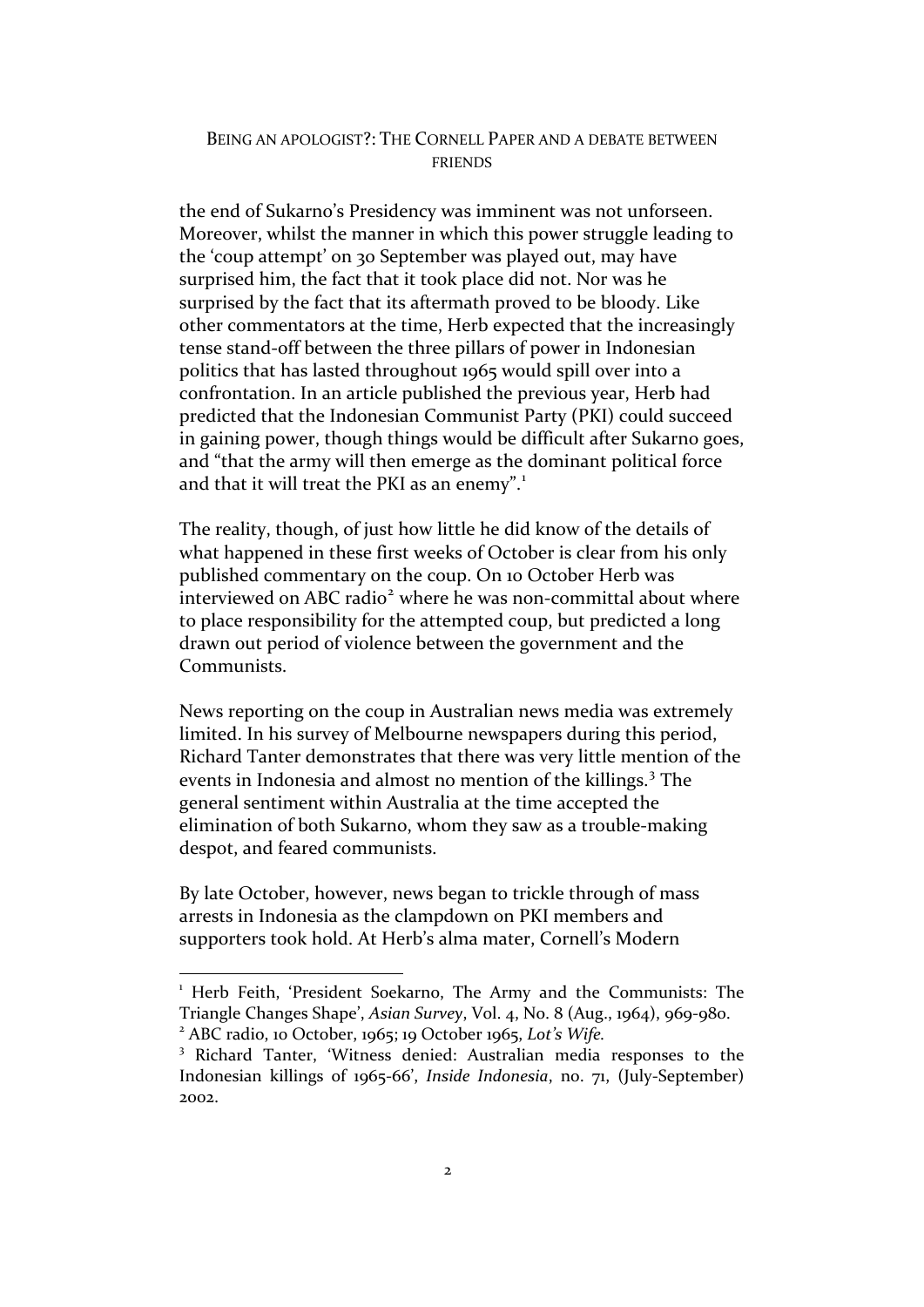Indonesia Project, Ben Anderson, Ruth McVey and Fred Bunnell with George Kahin's encouragement, followed the events as closely as was possible from outside Indonesia, monitoring and analysing Indonesian newspaper sources (up to thirty Indonesian publications), and other material from contacts in Washington and Jakarta. The trio rushed to piece together the events of 30 September and its aftermath. Was this really a PKI‐backed attempted military coup, or was it all part of a masterful plot born of intra-military factionalism dressed up to make it look like a PKI plot, in order to justify the full‐ scale expulsion of the communists from Indonesian politics? For the Cornell team, which included Ruth McVey whose research was concerned with the communist party in Indonesia, the theory of a PKI conspiracy in conjunction with these Generals, particularly Lt‐Col Untung, did not add up. Moreover the emerging stories and rumours of systematic arrests and increasingly also brutal killings and large‐ scale violence, were way out of proportion to the initial catalyst, a plot by the 30 September movement. They set to work in Ithaca scrutinising news reports, statements from military and political leaders, witnesses to the kidnappings of the Generals and subsequent attacks on members of the PKI. The wider 'Cornell' network, including Herb, Jamie Mackie and John Legge at Monash, were in touch with Ben and Ruth during the course of their research from October until January. In its latter, writing‐up stages over the new year, Herb and others from this inner circle were in contact via correspondence and occasional long international phone calls to Cornell's Modern Indonesia Project base at 102 West Avenue, Ithaca.<sup>[4](#page-2-0)</sup>

<span id="page-2-0"></span><sup>4</sup> Ben Anderson letter to Herb Feith, Jamie Mackie, (nd. mid‐November 1965), Monash University Records and Archives, MON 78 1991/09, Folder 181. ["We have been up to our ears in the coup as you can imagine and have much appreciated the tidbits you have sent along…Fred and Ruth and I have been clipping… We are supposed to write up some kind of general analysis of the whole affair, but this seems a fairly dim prospect as the newspaper material here is positively overwhelming, we are getting about 30 Indonesian newspapers now on a regular basis. The thing to lay immediately it seems to me is the whole PKI ghost."]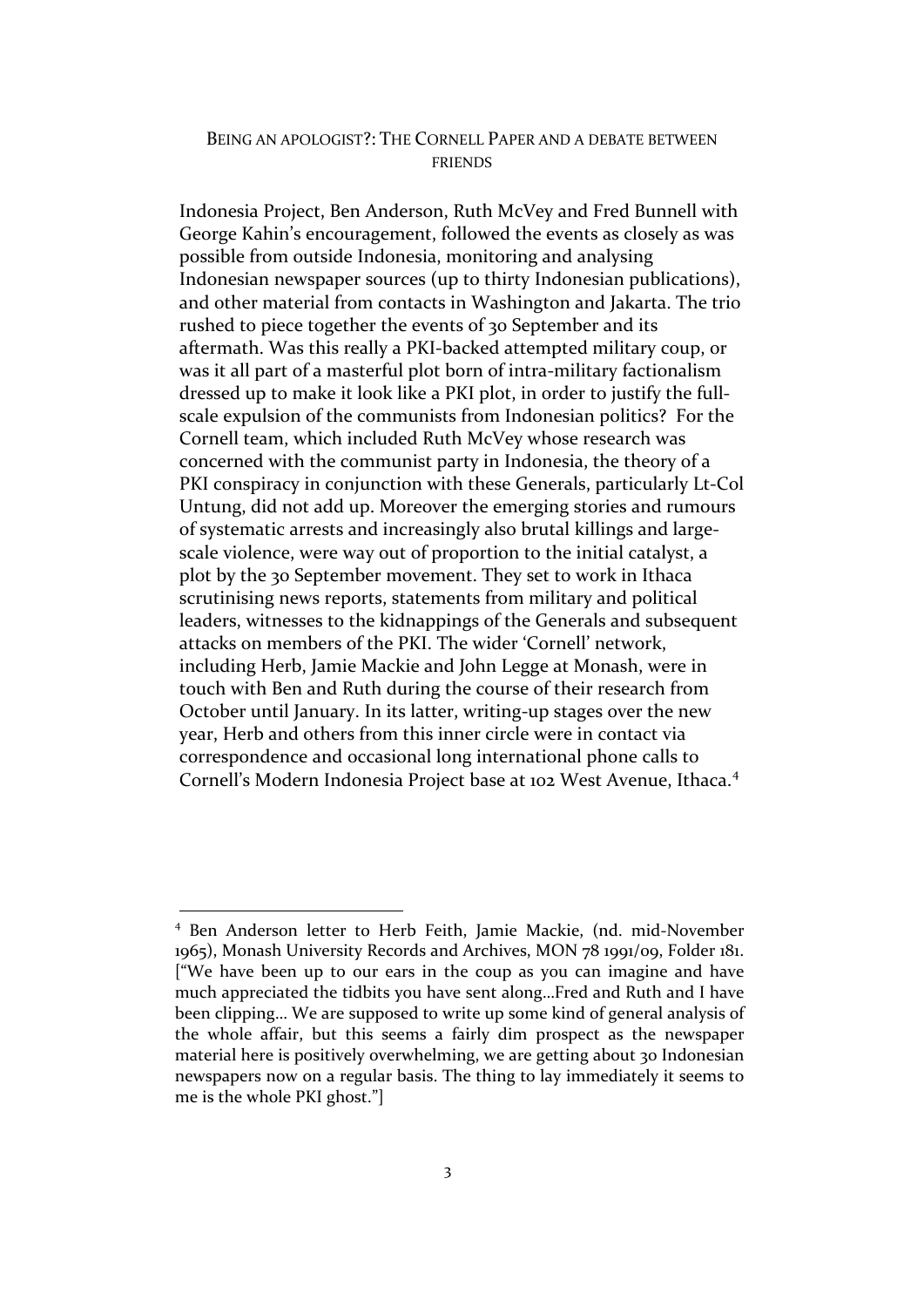#### *The Preliminary Report*

In early February, the 'Preliminary Report' marked "for your eyes only" was distributed among a small network of trusted Indonesia‐ watchers, including the group at Monash. Its findings ran counter to the official story then issuing from Indonesia and supported by the United States and Australia. The 'official' story published just forty days after the events on 30 September by the Armed Forces History Centre under the direction of Nugroho Notosusanto, was titled *The Forty Day Failure of the 30 September Movement*. As historian Kate McGregor describes it, this version of events "was largely a consolidated version of Army propaganda setting out 'proof' that the coup attempt was a communist plot".<sup>[5](#page-3-0)</sup> In its opening lines the PR argued that the PKI's and Sukarno's involvement in the attempted coup and murder of the Generals had been minimal, rather that, "They were more the victims than the initiators of events".  $6$  The events of 30 September were instead, they argued, the result of a struggle between factions within the Armed Forces itself, whereby "The patent design of the Army was to place all blame [for the challenge on the government] on the PKI".[7](#page-3-2) The Preliminary Report pointed to the anti‐communist campaign launched by the Army subsequently, with massive raids against leftist elements and PKI property and organisation of mass demonstrations calling for the PKI to be banned. Based on the evidence, the authors argued that the 30 September movement and the anti-communist campaign launched on 21 October, "though intimately related, nonetheless form quite separate political phenomena".<sup>[8](#page-3-3)</sup>

Its assembly in such a short time and most of all the conclusions within the report, though marked as 'preliminary' were also highly challengeable. In a letter to Kahin on 18 February 1966, in what could

<span id="page-3-0"></span><sup>5</sup> Katharine E. McGregor, *History in Uniform: Military Ideology and the Construction of Indonesia's Past*, Singapore: NUS Publishing, 1997: 62.

<span id="page-3-1"></span><sup>6</sup> *A Preliminary Analysis of the October 1, 1965, Coup in Indonesia*, Ithaca: Cornell Modern Indonesia Project, 1971: 1.

<span id="page-3-2"></span><sup>7</sup> Ibid*.*, 56.

<span id="page-3-3"></span><sup>8</sup> Anderson and McVey, *Preliminary Analysis*: 63. This is reiterated in more recent research (John Roosa, *Pretext for Mass Murder*, Madison: The University of Wisconsin Press, 2006: 22).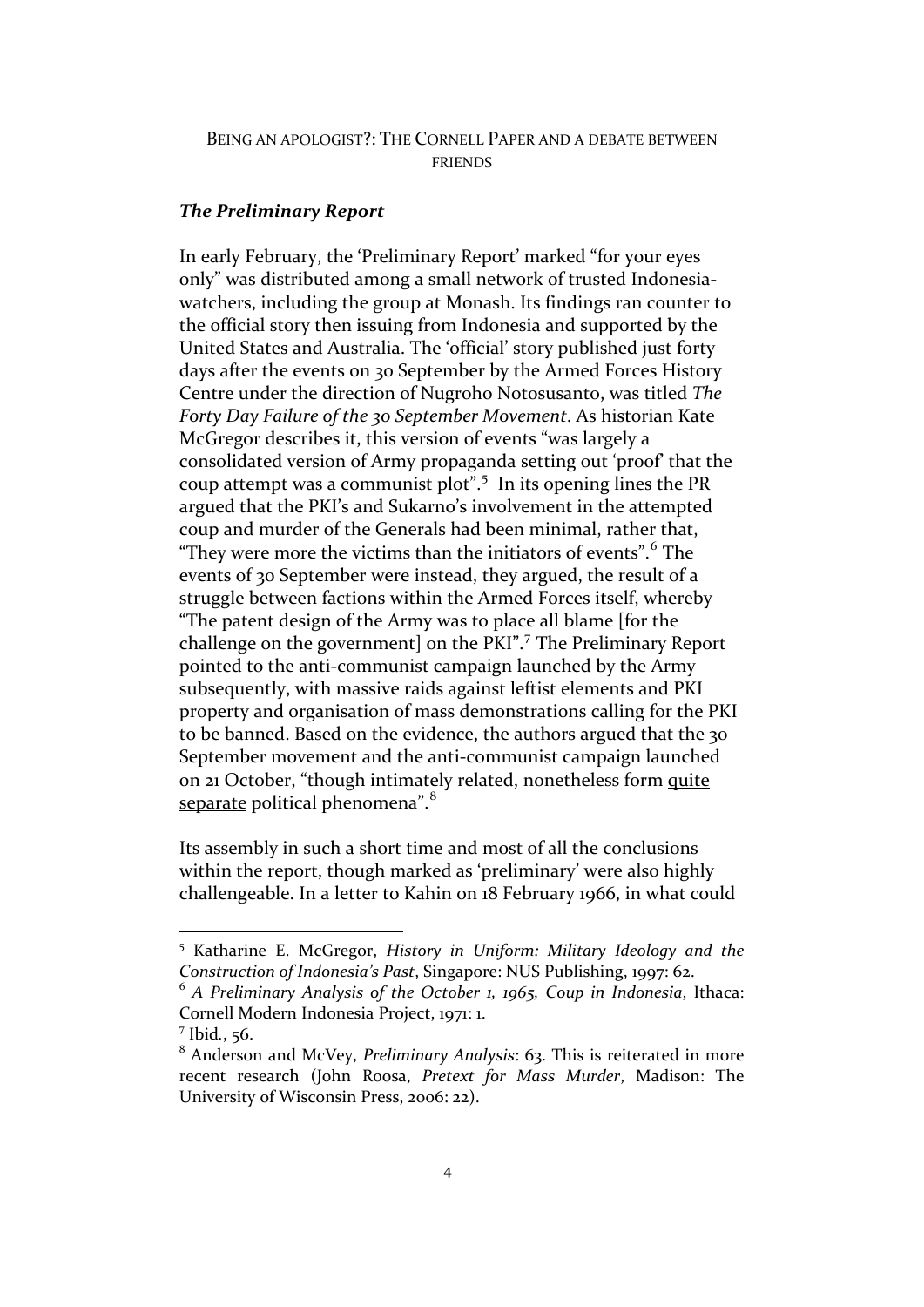only have been a matter of weeks after receiving the PR,<sup>[9](#page-4-0)</sup> Herb was one of the first to contest its findings, though he recognised its importance, "First of all the Preliminary Analysis alia *Thriller*. Strongly as I disagree with quite a bit of it, it is certainly tremendous stuff and opens a new page in the study of Indonesian politics." His main focus of disagreement with the authors was based on his belief that "PKI‐Untung links can't just be assumed to be non‐existent, that Sukarno's flickering health must have been a factor of enormous importance, and that army plans to organise some sort of provocation of the PKI were probably far advanced…."[10](#page-4-1) Thirty years later Herb reiterated this position, "I was startled by the Cornell paper's exculpation of the party, and I think unconvinced, but I am pretty sure that I shared the sense of outrage expressed within it...."<sup>[11](#page-4-2)</sup> In his letter to George, Herb indicated his was a different albeit still preliminary interpretation of the events and referred to a short article he had recently written about the coup and killings published in the local journal *Nation*. [12](#page-4-3) This article was to spark a bitter albeit short exchange between friends.

#### *A moral analysis?*

 $\overline{a}$ 

The production of the Preliminary Report at such speed and with such highly flammable conclusions, coupled with his own difficulty of gaining insight into events so rapidly unfolding but clearly of immense and historic importance and calamity, all led Herb to reflect at the time on his role and that of the field more widely. As he confessed to George Kahin in February 1966 his own thinking on the facts of the events remained 'massively confused'. In a way his already sixteen years of engagement with Indonesia – professional, scholarly, patriotic – and the

<span id="page-4-0"></span><sup>&</sup>lt;sup>9</sup> The PA was completed in Ithaca, 10 January 1966. See George McT. Kahin, *Southeast Asia: A testament*. London: RoutledgeCurzon, 2003: 178.

<span id="page-4-1"></span><sup>&</sup>lt;sup>10</sup> Herb Feith letter to George Kahin, 18 Feb 1966, Monash University Records and Archive, 78/1991/09 Box 7.

<span id="page-4-2"></span><sup>&</sup>lt;sup>11</sup> Herb Feith letter to Richard Tanter, 8 October 1996, National Library of Australia, Manuscripts Collection, MS 9926/ ACC 02/262, (General Correspondence, Folder T‐W).

<span id="page-4-3"></span><sup>&</sup>lt;sup>12</sup> Herb Feith, 'Killings in Indonesia: To moralise or analyse: a dialogue', *Nation*, 19 February 1966, 9-11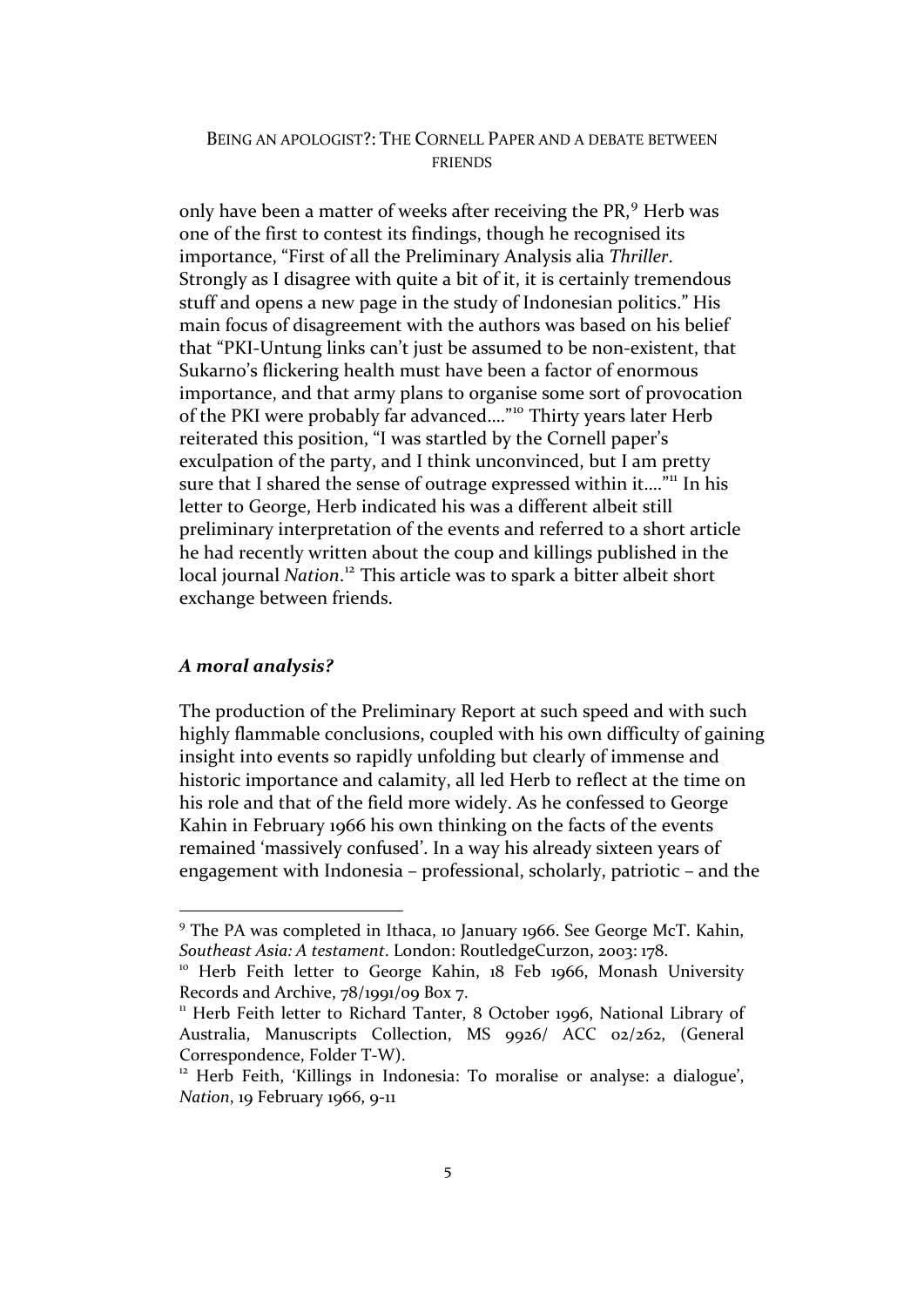constantly competing tensions within his roles in relation to Indonesia and Australia, came together in the form of this one‐page essay published in February 1966 and given its title by the journal's editors, 'Killings in Indonesia: To moralise or analyse: a dialogue'. [13](#page-5-0)

The essay is written in a Socratic style, which would be a method Herb increasingly preferred in the coming decades. The essay is a dialogue between 'A' and 'B' about the coup and subsequent killings. In summary, 'A' makes a case for a more broadly humanitarian response, whilst 'B' argues that the communists got what they deserved – without doubt the dominant view in the US and Australia. As Herb told his friends, "I certainly meant for my readers to be convinced by the 'A' case…" That is, that regardless of the politics of the victims, the mass murders should be wholly condemned. As Herb saw it, he was attempting to raise critical questions about objectivity, neutrality and detachment. Though he later admitted to regretting the editor's choice of title for the article and perhaps to some extent the methodology he used, he did not regret its intention. Herb had constructed the two sides at polar opposites in an argument about communism and justification of widespread killings and imprisonment of its followers.

# *Branded an apologia*

 $\overline{a}$ 

Herb wrote the *Nation* article in mid‐February and sent it off to his Cornell friends expecting their usual critique and possibly also help getting it a wider circulation, entirely unaware of the way in which they would read it and respond to it. Ruth and Ben immediately saw it as an attack on their work in the Preliminary Report, but more critically, they read it as an apologia for the anti‐Communist purge still taking place in Indonesia. Their counter‐attack was painfully personal.

In her letter to Herb, dated 25 February, Ruth McVey, a beautifully fluid and astute writer, in a self‐confessed hot temper, hurried off an acerbic and personally targeted response in verse. She entitled the poem 'The

<span id="page-5-0"></span><sup>13</sup> He was approached by the editors of *Current Affairs Bulletin* (Sydney) to write something but declined, instead suggesting Lance Castles, who wrote the article anonymously ('Indonesia – The coup, and after?', *Current Affairs* Bulletin, 30 May 1966).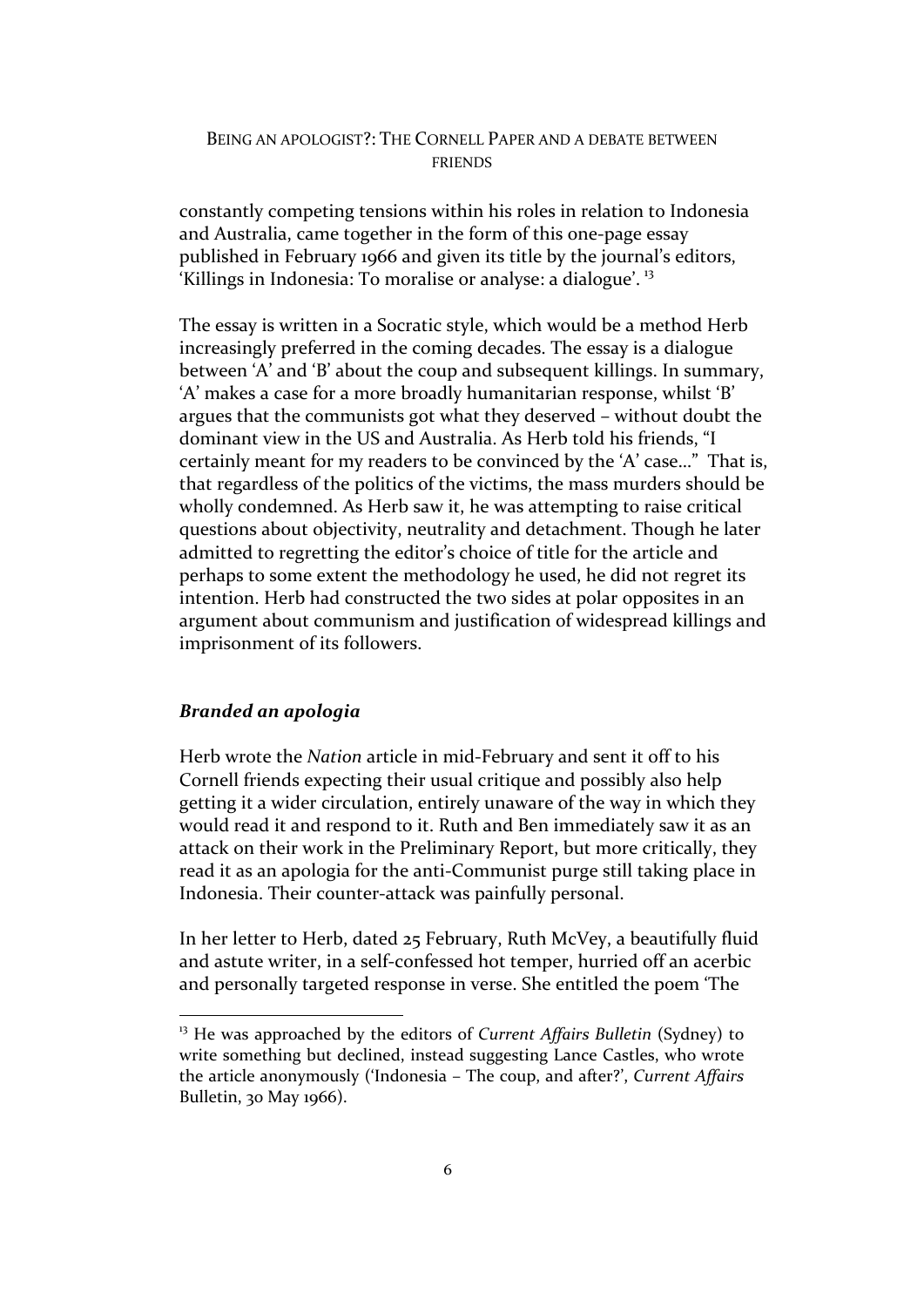Omlet‐Maker's Song (To be sung in moments of flagging Enthusiasm by analysts of current Indonesian Affairs). The poem is a brilliantly constructed and intentionally cruel critique of what she depicts as amoral detached scholarship that dismisses the mass killings in favour of 'higher' science. It is also a personal assault with sardonic references to Herb's use of the concept of problem‐solving in his book *Decline of Constitutional Democracy*[14](#page-6-0); and ending by making a comparison with the apologias made of Hitler's 'Final Solution'.[15](#page-6-1)

From Ben, whose reply Herb received on the same day in early March, the message was perhaps even more upsetting because of the particular closeness of their friendship. Ben's tone, though less acute than Ruth's, gave way to an crushing transcription of his 'Moralise' essay in order to demonstrate how, Ben explained, "you will be subject to very serious misinterpretation".<sup>[16](#page-6-2)</sup> Anderson took what he called "key excerpts" from the article and "simply substituted different nouns and adjectives…while keeping the rest of your argument as it stands". These nouns and adjectives so simply substituted were 'Berlin' for 'Jakarta', 'Jews' for 'Communists' and 'Third Reich' and 'Nazis' for the 'Indonesian Army'.

Herb and the Cornell Indonesianists were not strangers to debate amongst themselves, divergences of view and different approaches to work. Such was the atmosphere encouraged and promoted by George Kahin at the Modern Indonesia Project and it produced a great research environment. Nevertheless, Herb was caught entirely off‐guard. How, he wondered, had these his closest colleagues and dear friends misunderstood him so grossly? How was it that he had explained himself so badly, so that he, a Jewish refugee from Nazi oppression, could be

<span id="page-6-0"></span><sup>14</sup> In *Decline of Constitutional Democracy in Indonesia* (Ithaca: Cornell University Press, 1962), Herb Feith argues that two types of leadership dominated post‐revolutionary Indonesia. Following from S.N. Eisenstadt and Lucien Pye, he called these 'administrators' and 'solidarity makers'. As he explained, "The whole emphasis of the administrators was on problem‐ solving" (p117), whilst the 'solidarity makers' were concerned with symbolism, mass organisation and mediation.

<span id="page-6-1"></span><sup>&</sup>lt;sup>15</sup> Ruth McVey letter to Herb Feith, 25 February 1966, Monash University Records and Archives, MON 78 1991/09, Folder 203.

<span id="page-6-2"></span><sup>&</sup>lt;sup>16</sup> Ben Anderson letter to Herb Feith, 24 February 1966, Monash University Records and Archives, MON 78 1991/09, Folder 181.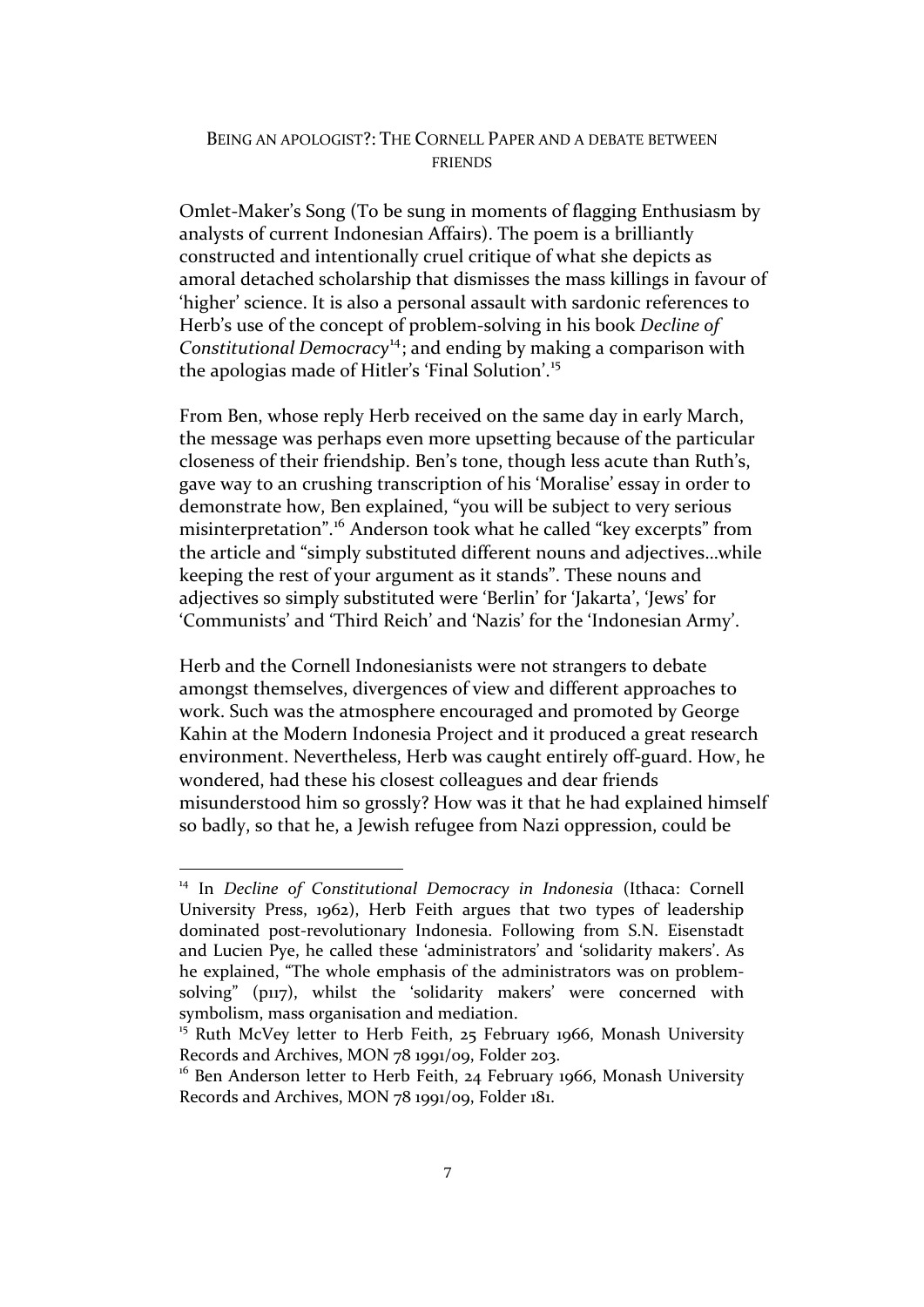labelled an apologist for mass exterminations and political repression? Herb was knocked sideways by the letters, to the extent that his wife Betty felt compelled to write to George, also a close friend of hers, to seek his advice and clarify Herb's position.

Herb doesn't know I am writing you but I must. He's stunned at a recent letter from Ben and Ruth indicating their assumption that the aim of his article was an Apologia for Mass Murder. I'm stunned too. I just want to let you know that quite the reverse was the intention. The point of the article was a protest against the bland acceptance by the press here that it's OK to kill these people because they're Communist supporters. We thought this was 100% clear. Apparently it was not.<sup>[17](#page-7-0)</sup>

Betty's compulsion to write to George was partly, she explained, because she herself had encouraged Herb to use the dialogue style. They were, she explained, trying to find a way in which to overcome the general apathy within the Australian public and encourage them to "read to the end rather than just another protest of the kind that one ignores here in the press everyday…(particularly as Herb is rather prone to write such things)."

The author of a survey of Australian media coverage of the Vietnam conflict during this same period asked, "How far was the Australian public made aware of the major problems associated with the Vietnam War?"<sup>[18](#page-7-1)</sup>, finding that "Evidence exists to provide a basis for suspicions" that distortion is occurring in the reporting…The general trend of these suspicions is that Viet Cong successes are played down, while American and Saigonese successes tend to be played up".<sup>[19](#page-7-2)</sup> The author concluded that given the limited and biased nature of Australian news reporting on the war, "the Australian public cannot hope to make informed decisions

<span id="page-7-0"></span><sup>&</sup>lt;sup>17</sup> Betty Feith letter to George Kahin, 10 March 1966, Cornell University, Rare and Manuscript Collections, Carl A. Kroch Library, Kahin archive, Box 5 14/27/3146.

<span id="page-7-2"></span><span id="page-7-1"></span><sup>&</sup>lt;sup>18</sup> Derek McDougall, 'Australian Press coverage of the Vietnam War in 1965', *Australian Outlook*, vol 20, no3, December 1966, 307. <sup>19</sup> Ibid., 303.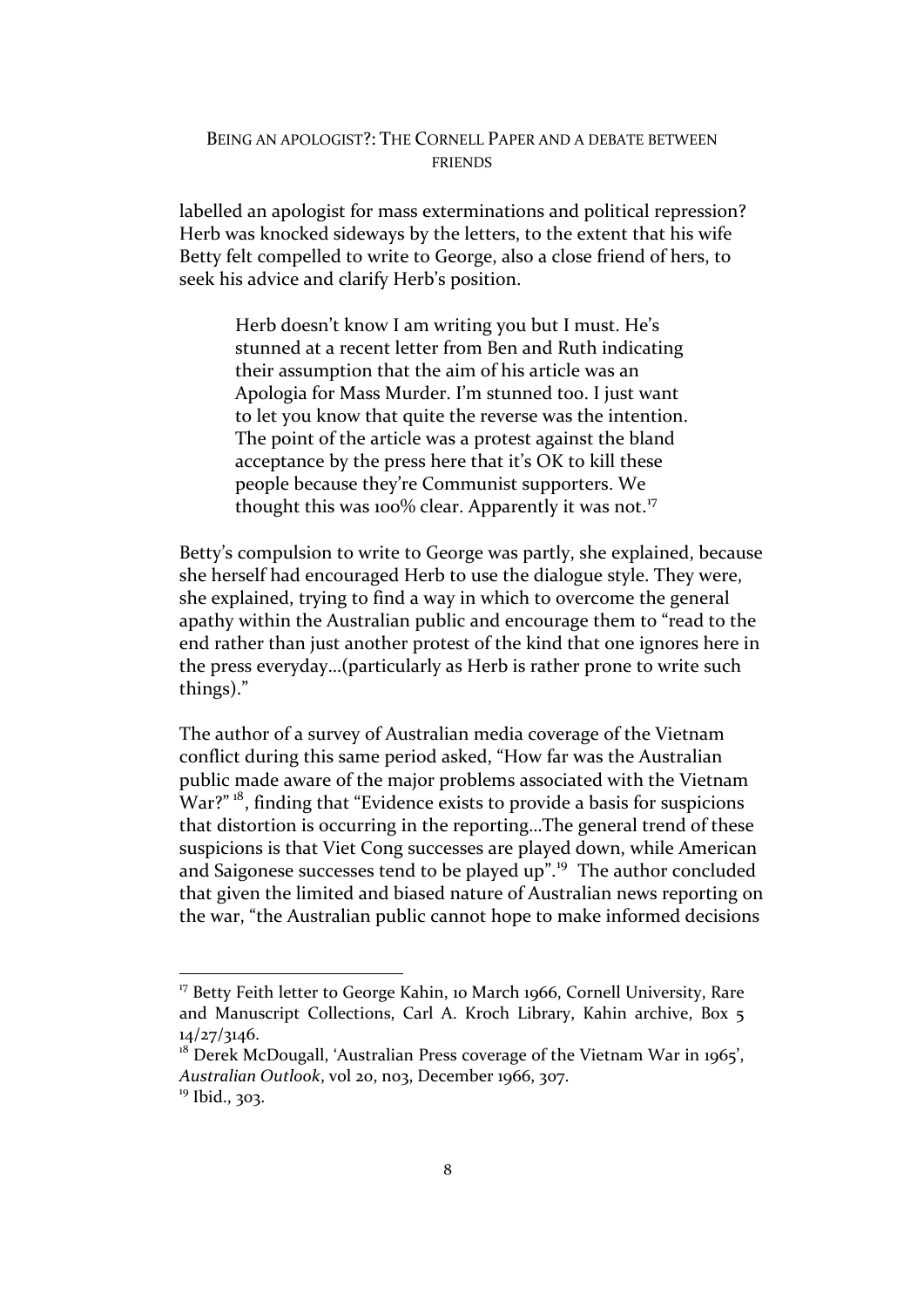about Vietnam"[20](#page-8-0) – and indeed with the situation in Indonesia. The apathy or indeed sense of approval, within the wider Australian public on the killings was reflected in the lack of interest in Indonesia from government at the time. As a further example, in mid‐1966 an Australian parliamentary delegation to Southeast Asia visited Singapore, Malaya, (Sabah, Sarawak), Thailand, Cambodia, and South Vietnam. Not Indonesia. It is not known if the attempts were made to include it on the itinerary and the Indonesians would not cooperate, or if the situation was simply deemed to be too chaotic at the time, but in the report of a delegate on this trip, Senator R.C. Cotton, which included extensive discussion of the importance of Southeast Asia to Australia's future, Indonesia is not mentioned. $21$ 

Undoubtedly, Betty's main concern when writing her letter was however to alert George to the extent to which Herb was upset by the misunderstanding with Ben and Ruth, and she thought, perhaps, also with George himself too. Sadly, her hunch was right. On 14 March, most probably before Betty's letter posted four days earlier from Melbourne, had yet reached him, George replied to Herb with apologies for its delay,

If even people here at Cornell, who are fond of you and predisposed to be sympathetic towards your views conclude on reading the piece that you are, in fact, evidencing a considerable callousness with regard to the killings, I am afraid others who do not know you might well all more readily come to the same conclusion.<sup>[22](#page-8-2)</sup>

However, knowing Herb as well as he did, George was careful to explain that he also understood Herb's intent and the parameters within which he was grappling to work. Drawing on his own experience he wrote,

<span id="page-8-0"></span><sup>&</sup>lt;sup>20</sup> Ibid., 310.

<span id="page-8-1"></span><sup>&</sup>lt;sup>21</sup> R.C. Cotton, Liberal Senator for NSW, Australian Parliamentary Delegation to Southeast Asia, 1966; '7 weeks in SEA', *Australian Outlook*, Vol 21, no 1, April 1967, 94.

<span id="page-8-2"></span><sup>&</sup>lt;sup>22</sup> George Kahin letter to Herb Feith, 14 March 1966, Monash University Records and Archives, MON 78 1991/09, Folder 198.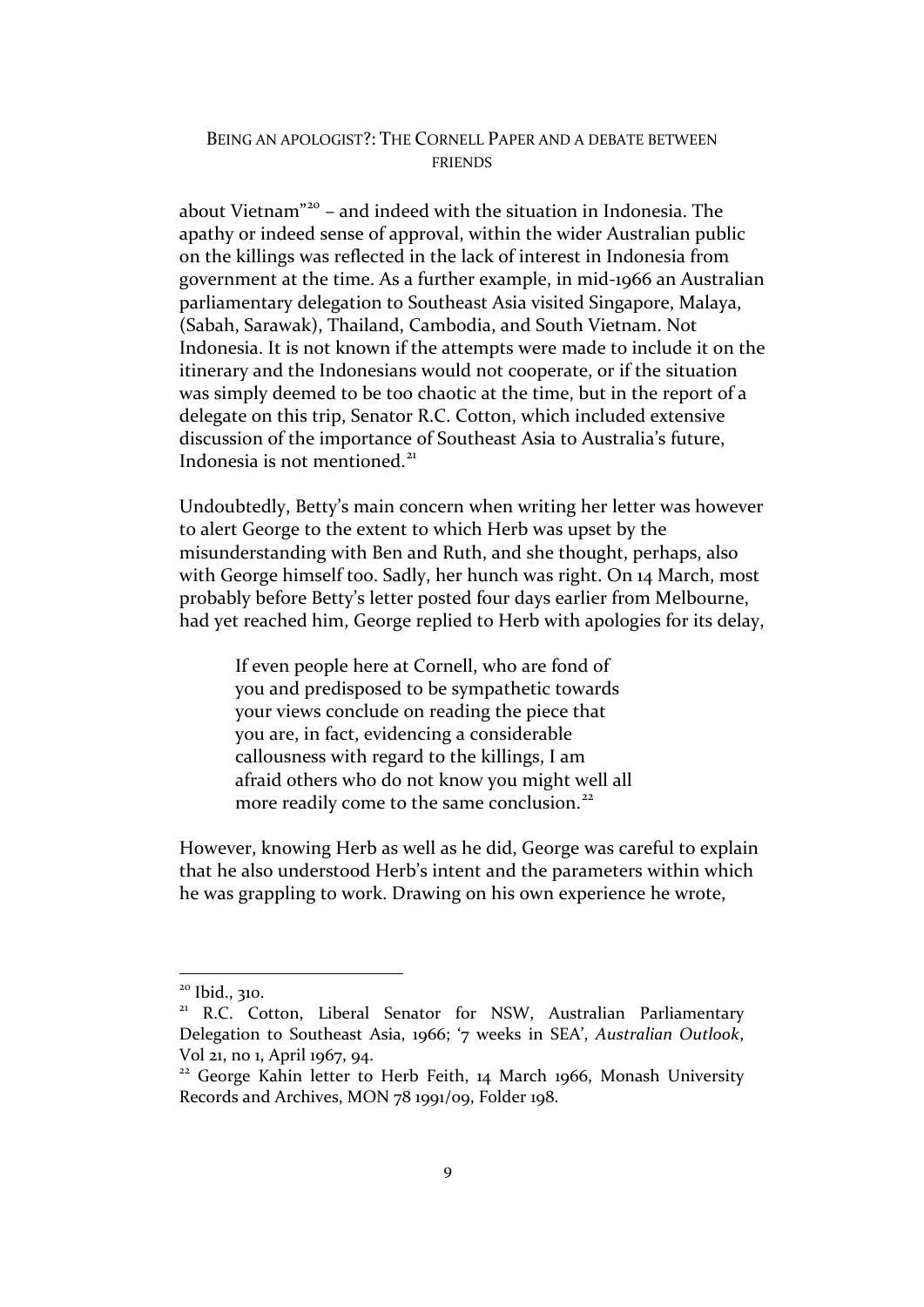It seems to me, then, that you have encountered the difficulty besetting so many of us of trying to reason concurrently with an untutored mass audience and with the politically‐informed and humanitarianly‐sensitive element which constitutes, unfortunately, so small a part of public opinion. I certainly have found it difficult, if not impossible, to do this with respect to American involvement in Vietnam, and I would imagine it would be quite as difficult to achieve this object with regard to Indonesia in the Australian milieu.

George Kahin's reference to the war in Vietnam and the fine balance that he as an intellectual in America opposing the war, recently found himself treading, is critical background to his own misgivings and those of Ben and Ruth about Herb's attempt at 'balanced' analysis of the current crisis in Indonesia. Herb's essay came in the midst of debate and disquiet about Vietnam raging within and across America's intellectual and government classes but not yet present in Australia. As Noam Chomsky put it in an article a year later in the *New York Review of Books*, in which he launched criticisms at American intellectuals whom he called 'academic apologists' peddling untruths about the war in Vietnam, "It is the responsibility of intellectuals to speak the truth and to expose lies. This, at least, may seem enough of a truism to pass over without comment. Not so, however. For the modern intellectual, it is not at all obvious."<sup>[23](#page-9-0)</sup>

The responses of his close friends and most respected colleagues to what he saw as an attempt to engage with deep questions of his own about balancing the analytical with the moral roles as academics, led Herb to a personal and professional crisis of confidence. For some weeks he wrestled with his reply to Ben and Ruth, initially admitting it was "a sock in the jaw that you and Ruth gave me, Ben, but it was probably a very good thing."[24](#page-9-1)

<span id="page-9-0"></span><sup>23</sup> Noam Chomsky, 'The Responsibility of Intellectuals', *The New York Review of Books*, February 23, 1967.

<span id="page-9-1"></span><sup>&</sup>lt;sup>24</sup> Herb Feith letter to Ben Anderson and George Kahin, 29 March 1966, Monash University Records and Archives, MON 78 1991/09, Folder 198.